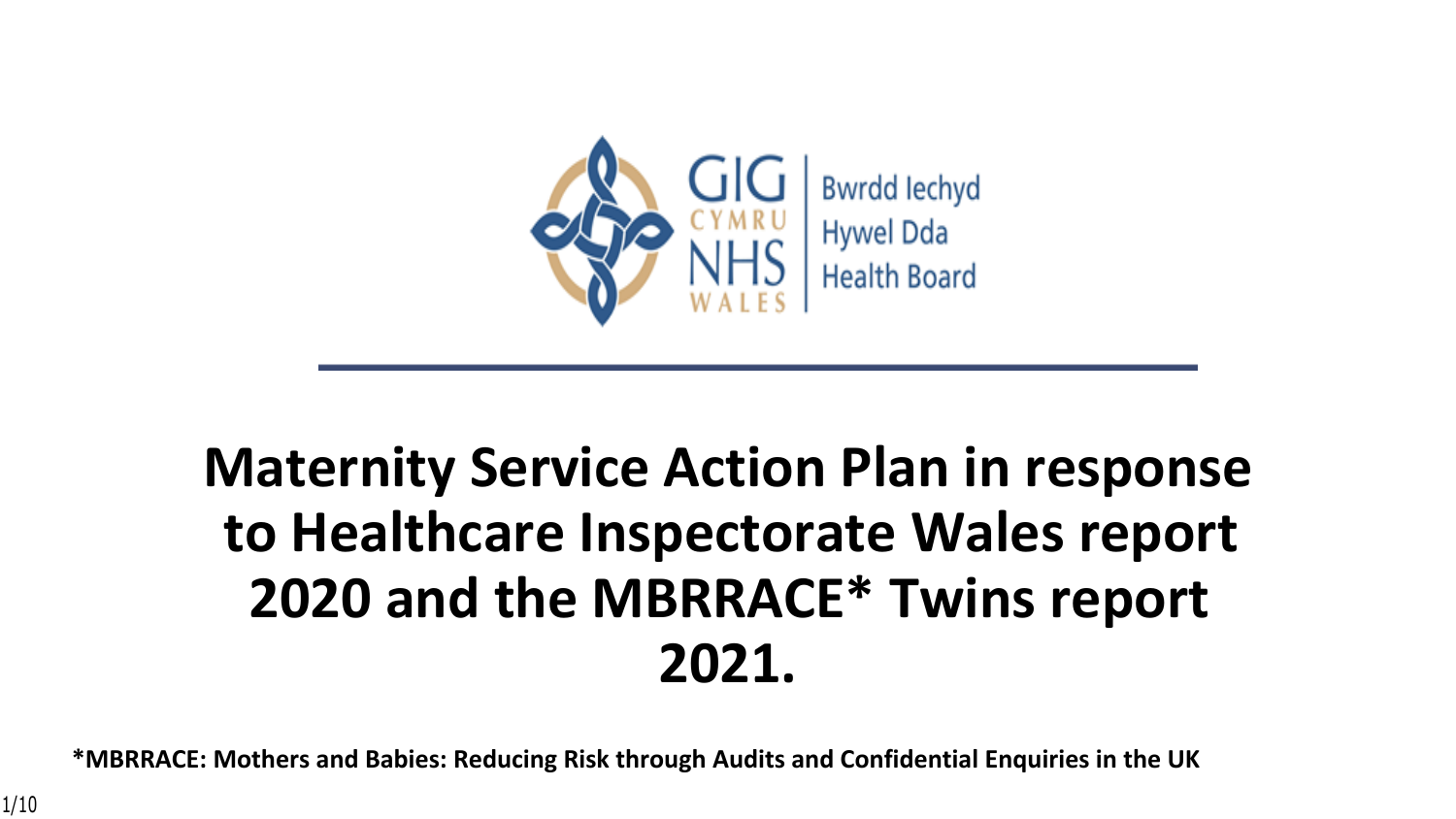## **Situation**

Healthcare Inspectorate Wales (HIW) undertook unannounced visits to all maternity units in Wales in 2019/2020.

This consisted of a programme of:

- Inspection
- Document Review
- Interviews
- Comprehensive surveys of the public and staff working in maternity services

The published report in December 2020 illustrated key themes, good practice and service improvement requirements for all Health Boards in Wales to assess themselves against.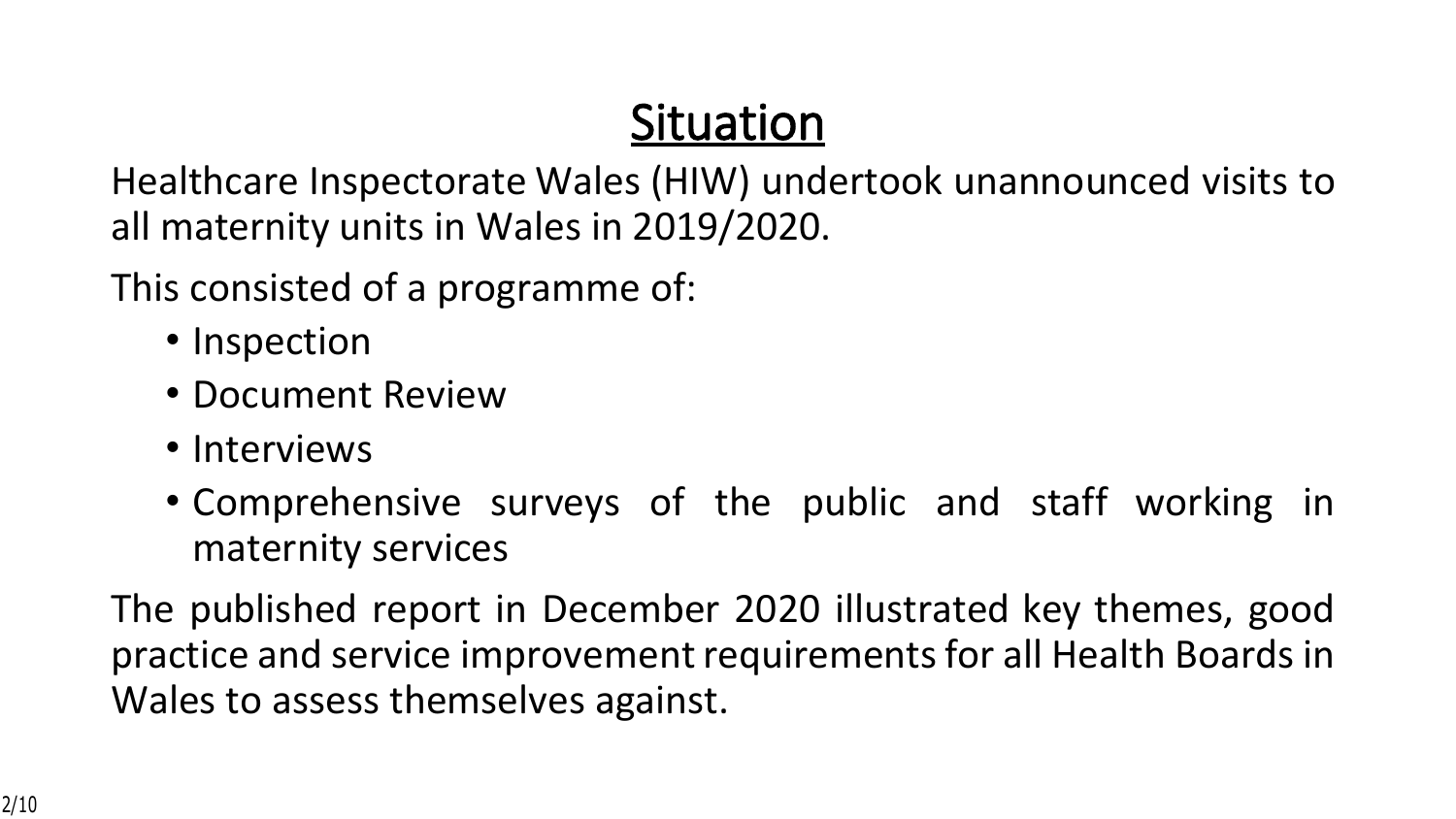## **HDdUHB benchmarked against the HIW report identified the following areas requiring further service improvement**

- **1. Improve Continuity of care for women in pregnancy**
	- All Wales MDT workshop planned 18<sup>th</sup> April 2021
	- Appoint substantive consultants into post and reduce locum usage
	- All Wales Consultant midwives to review models of care.
- **2. Collaberative working with Public Health** 
	- Develop a Substantive Public Health Lead Midwife by September 2021

### **3. Bereavement services**

• Enhance bereavements services by appointing substantive 1.0 wte April 2021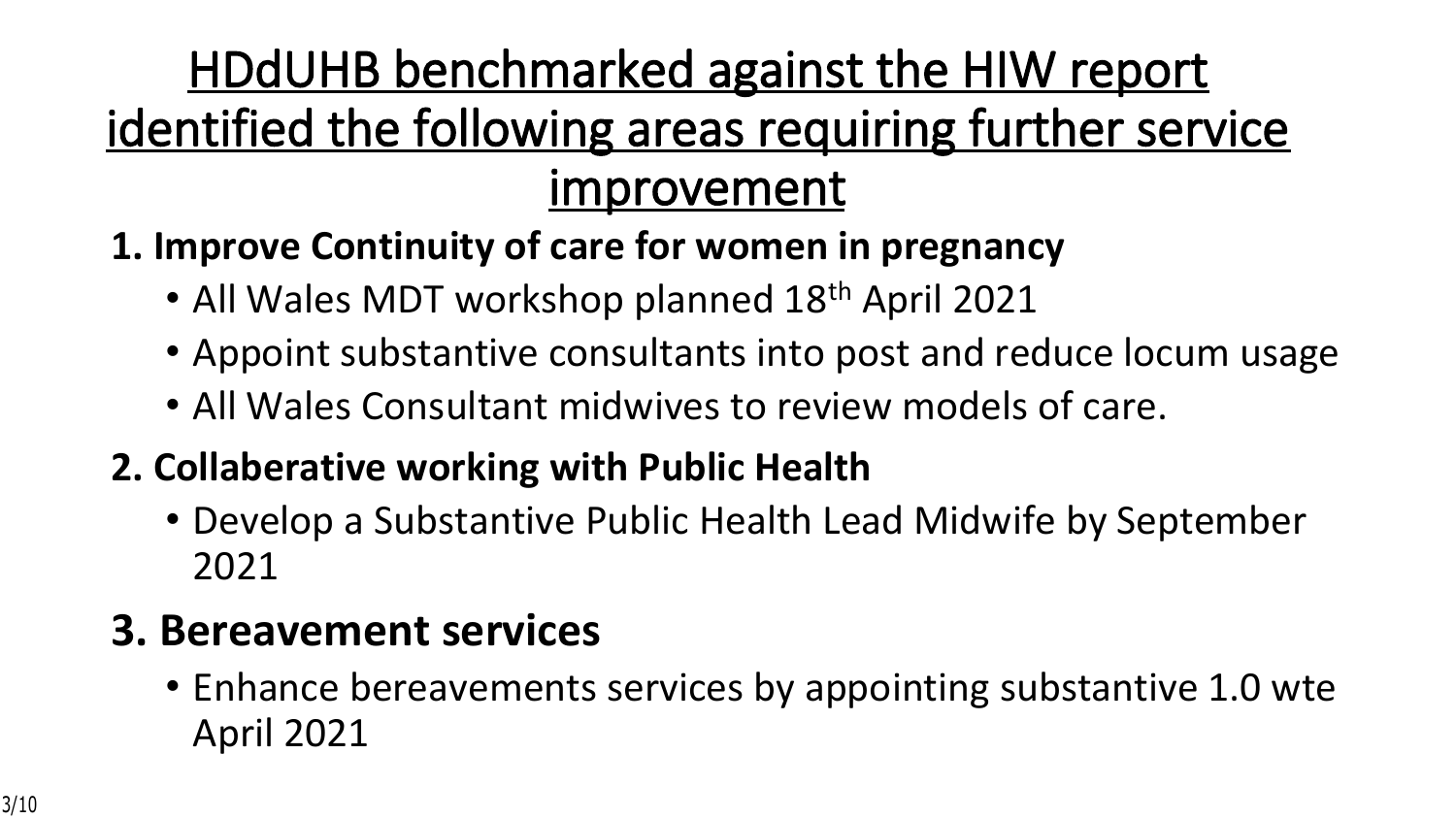### **4. Enhance further our engagement with women and families**

- Established a Maternity Services Liaison Committee (MSLC) with Lay person as Chair and Consultant Midwife as Deputy since February 2021
- Develop a quarterly women focused news letter from April 2021
- Sharing patient stories with HDdUHB Board
- Patients stories captured during COVID-19 pandemic
- **5. Ongoing audit of neonatal Resuscitaires and emergency medical equipment.**
	- Operational leadership reinforced
	- Work in partnership with HDdUHB Audit teams to monitor compliance with HIW action time frames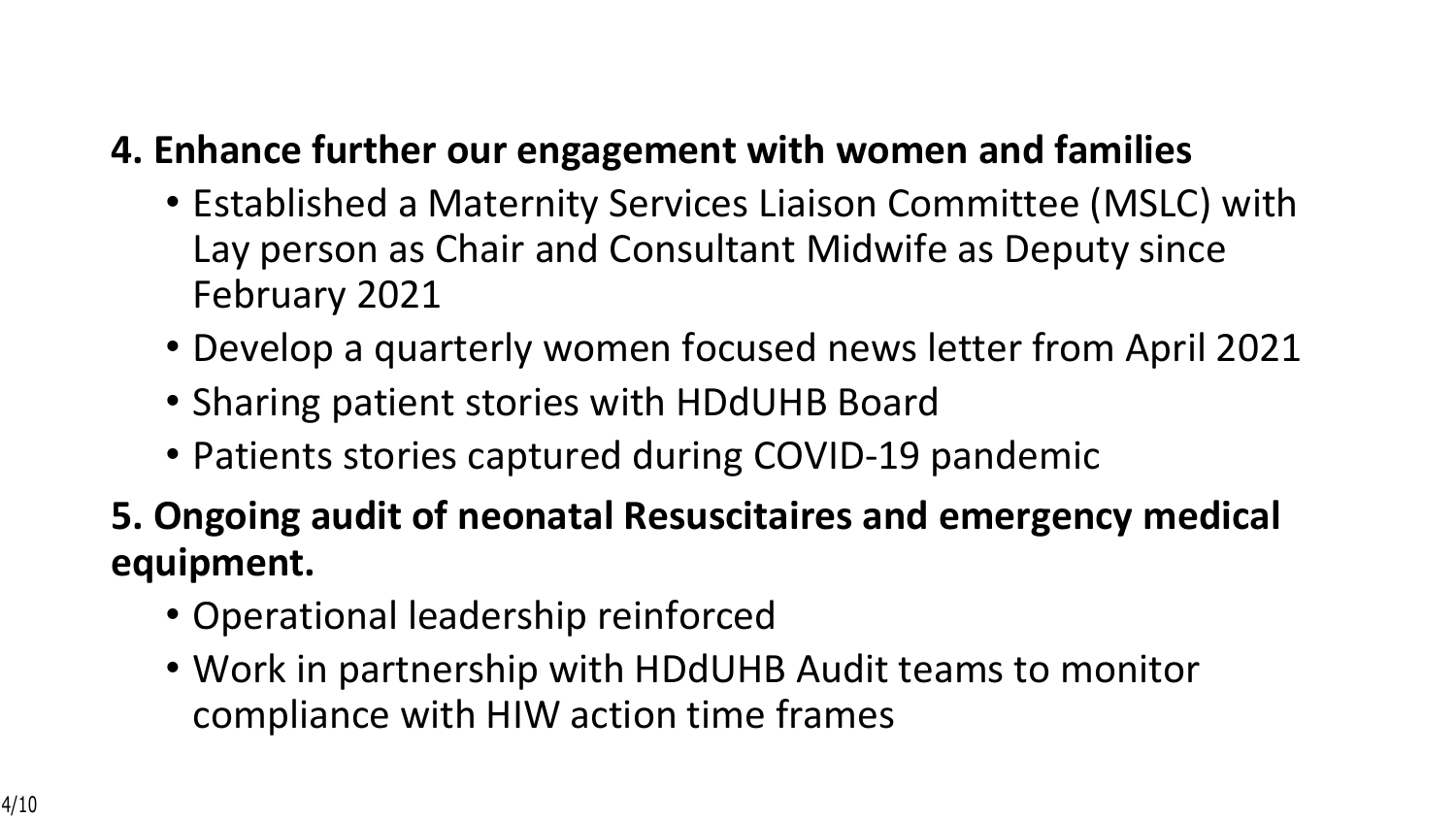### **6. Improvement in the Maternity Environment.**

- Proposed completion of Phase 2 labour ward environment in summer 2021
- Phase 2 Obstetric theatre refurbishment to be completed Spring 2022.
- Bilingual signage to be renewed and enhanced as part of Phase 2 development
- **7. Consider the implementation of champion midwives to support further innovation and research.** 
	- Worked collaboratively with R&D department and Research Health Wales and secured funding for a two year fixed term opportunity for a development of a specialist research midwife by May 2021.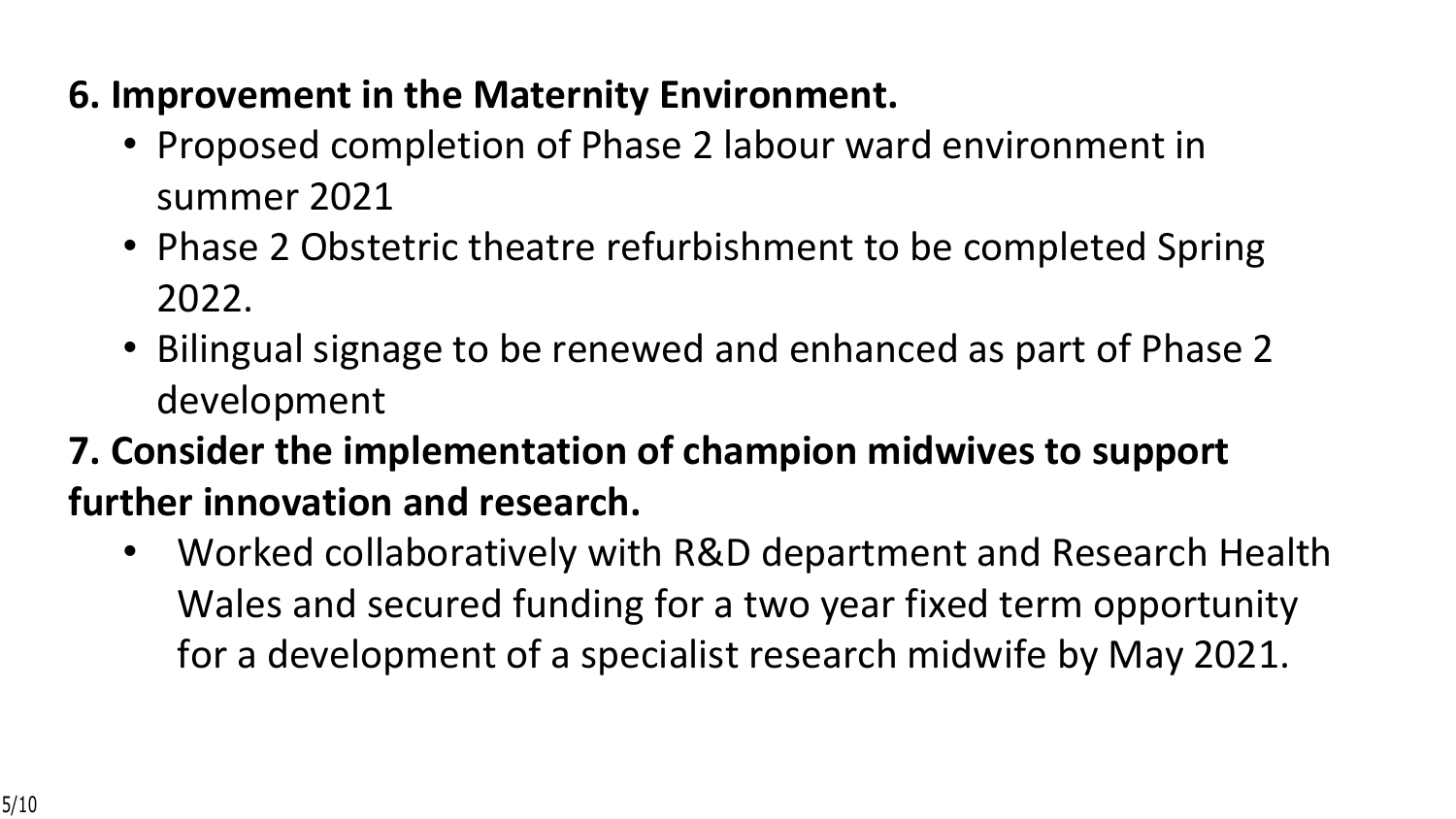### **8.Consider the introduction of live stream Cardiotocography (CTG) monitoring in all units.**

- New Phase 2 development proposed to be open in late Summer 2021 will have this facility and allow consultant obstetrician to review remotely when on call. In addition, this facility allows external access to Bronglais and Withybush General Hospitals providing additional clinical advice and support.
- **9.Consider the benefits of a consistent approach across Wales to prevent baby abduction.**
- Refurbishment of postnatal environment in Glangwili General Hospital (GGH) will be completed in May 2021 to achieve safe standards and mitigate against potential baby abduction. Baby Tag system implemented in 2020 across HDdUHB.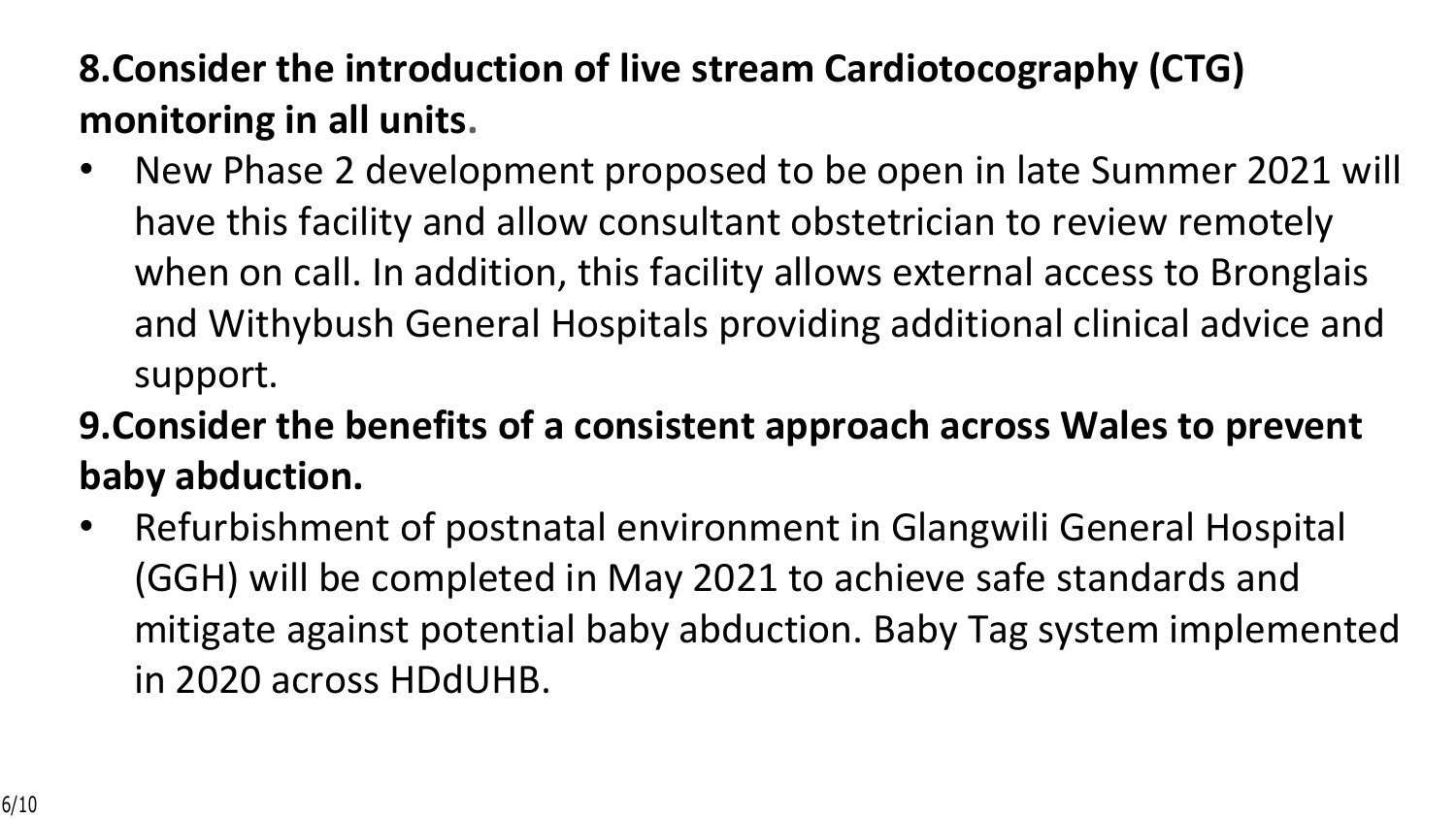## **Patient Feedback from HIW review**

#### **Bronglais General Hospital**

Husband and two children came in last night and staff were "all lovely nothing to much trouble"

### **Glangwili General Hospital**

"My pregnancy was high risk due to medical problems and the support I've had was fantastic**"**

### **Withybush General Hospital**

**"**A calming and lovely place to give birth. I had both my children here and received excellent care throughout."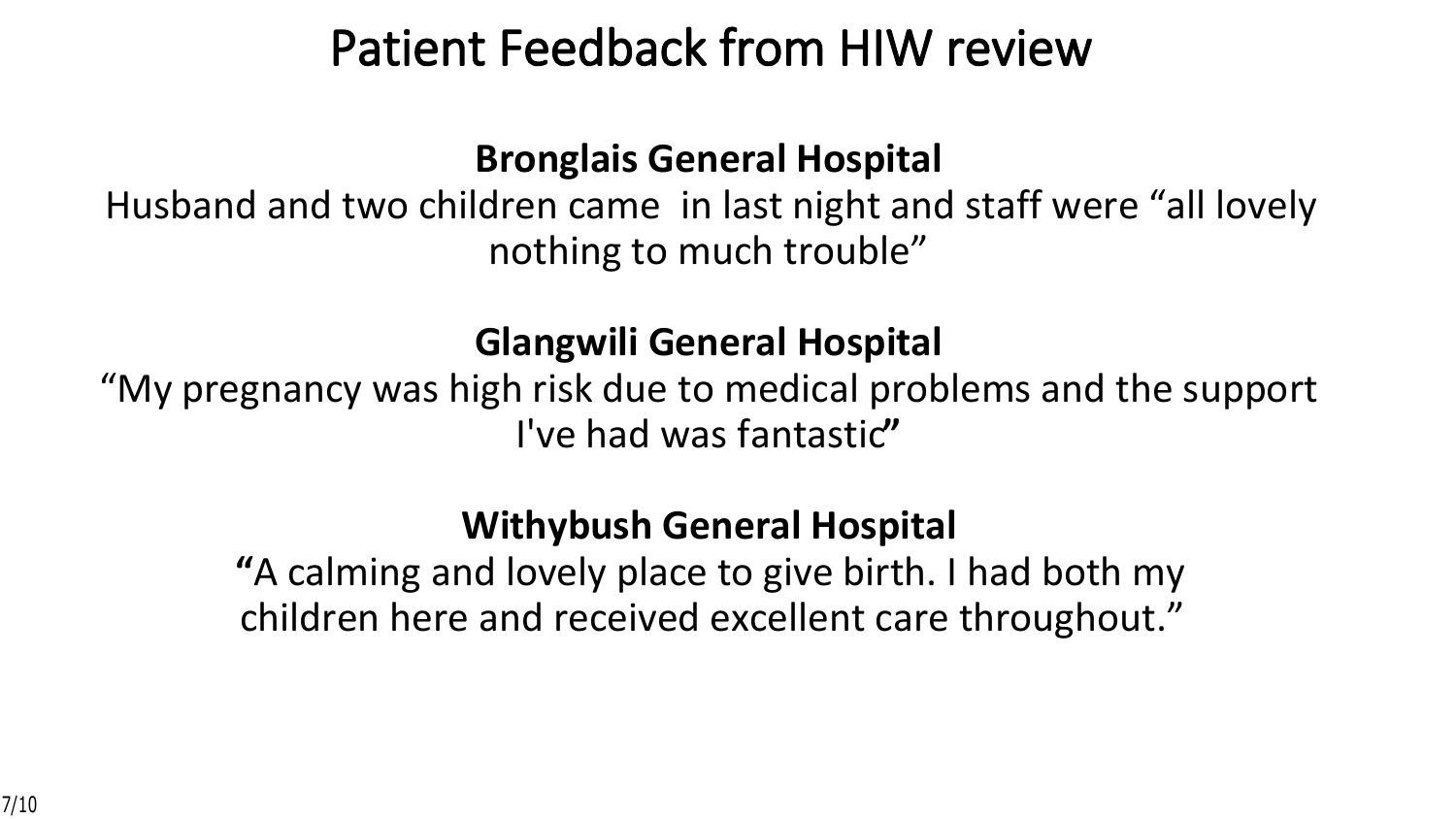# **HDUHB, Benchmarking against MBRRACE-UK Perinatal Mortality Surveillance Report Recommendations**

### **Dedicated MDT Twin clinic across HDUHB**

- Twin pregnancy policy updated February 2021
- MDT pathway developed incorporating Lead Obstetricians, midwives and sonographers in all localities
- Yearly Audit of Ultrasound Twins Standards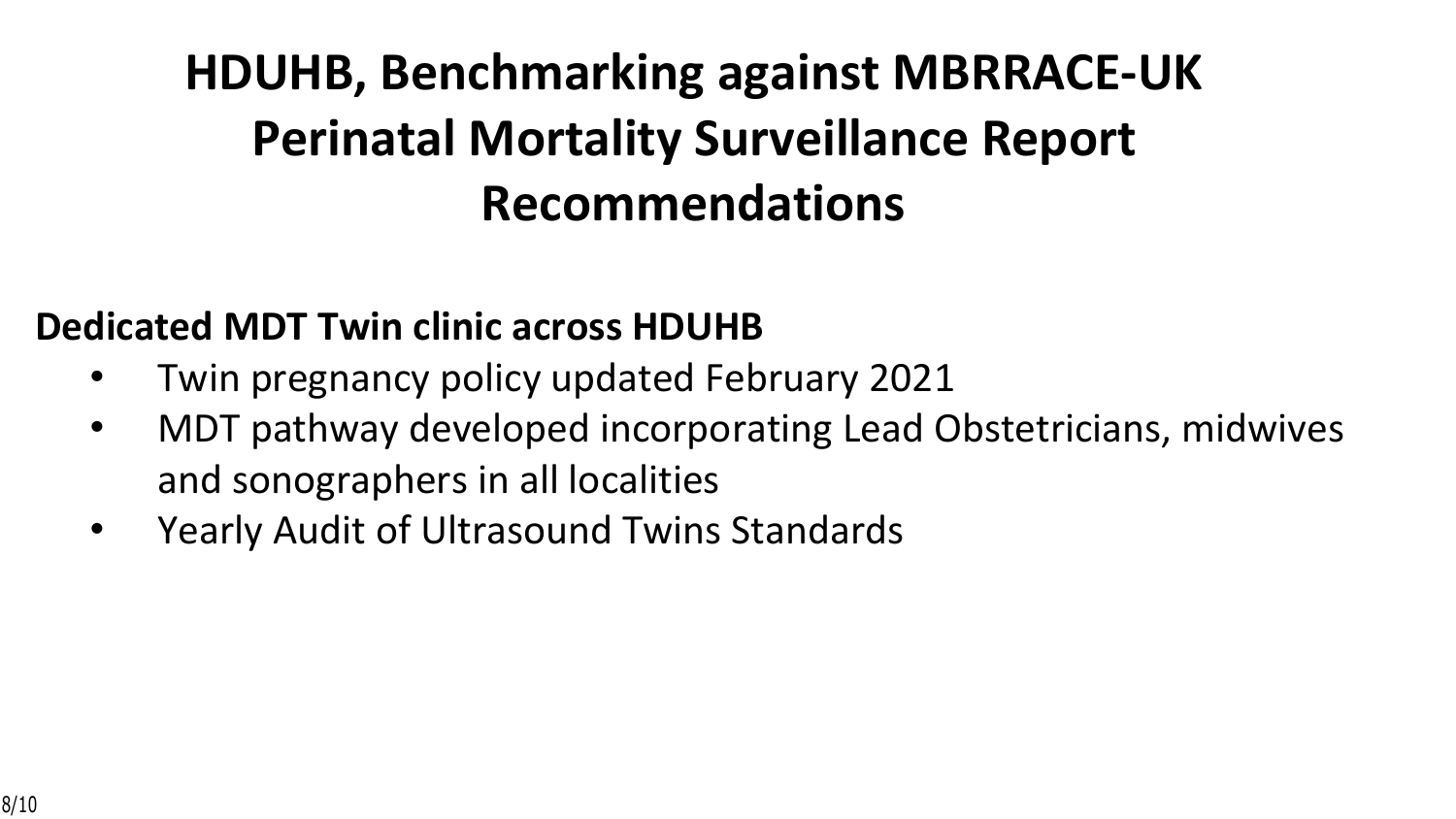#### **Recommendation**

HIW concluded that the quality of care is good and maternity services in general are delivered in a safe and effective way.

This was supported from HIW surveys with the overwhelming majority of respondents satisfied with the standard of care and support received along each stage of the maternity pathway

For QSEAC to take assurance that the actions outlined above are being implemented and addressed.